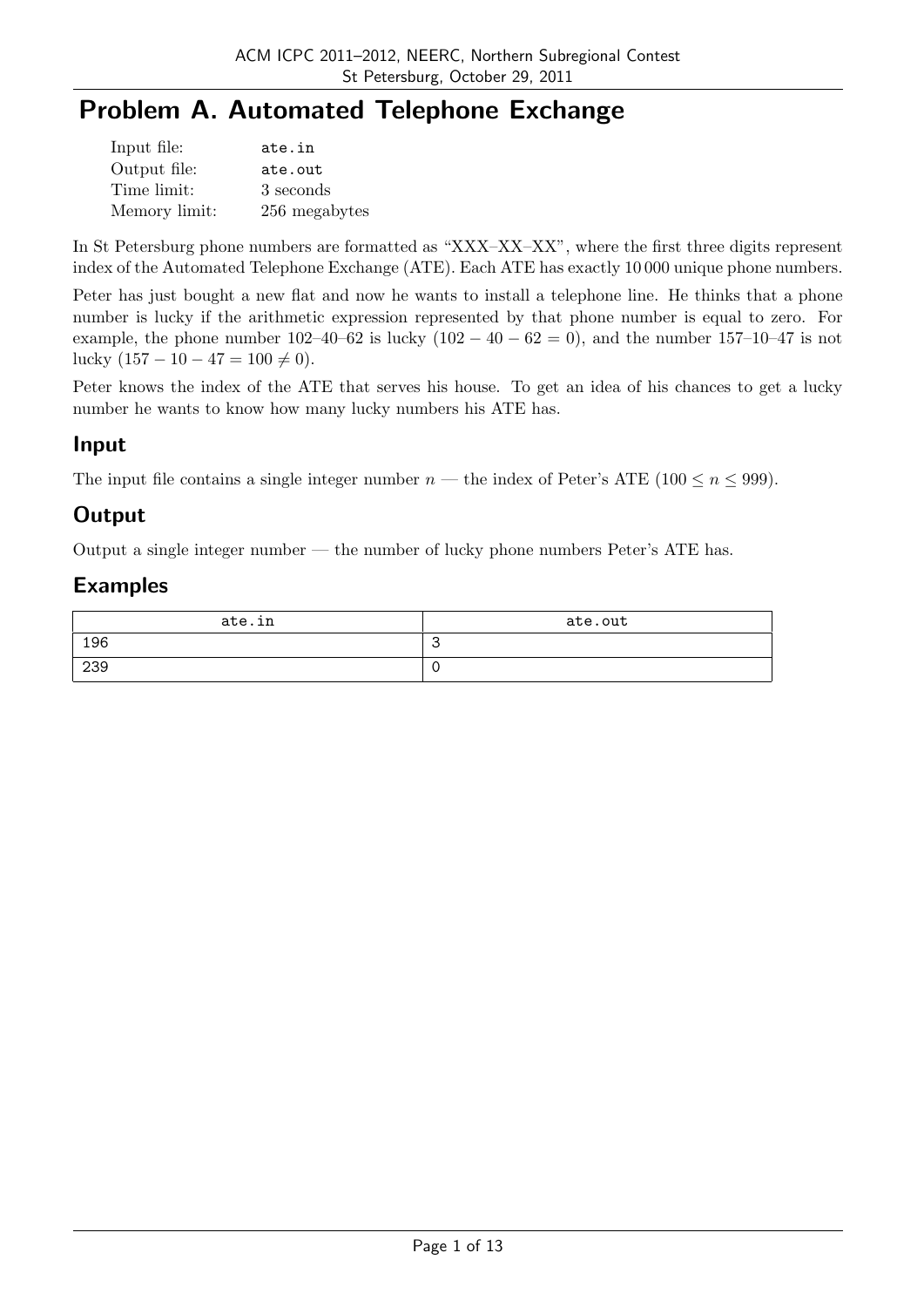# **Problem B. Black Square**

| Input file:   | black.in      |
|---------------|---------------|
| Output file:  | black.out     |
| Time limit:   | 3 seconds     |
| Memory limit: | 256 megabytes |

Inspired by Kazimir Malevich's masterpiece "Black Square", Peter Palevich is planning to create his own version. He prepared a rectangular grid containing  $m \times n$  white cells arranged in  $m$  rows of  $n$  cells each.

Peter painted some of the cells black, so that the black cells formed a square of size *s × s* cells. But later that day Peter became disappointed with his painting and destroyed it, cutting it to horizontal stripes of size  $1 \times n$  and burning them in the fireplace.

Next morning Peter changed his mind and decided to restore his painting. He tried to find its remains in the fireplace, and fortunately one of the stripes, namely the *k*-th from the top, survived the fire.

Now Peter wonders whether it is possible to restore the painting based on this stripe. Help him to do it.

#### **Input**

The first line of the input file contains four integer numbers:  $m, n, s$  and  $k$  ( $1 \leq m, n \leq 5000$ ; 1 ≤ *s* ≤ min $(m, n)$ ; 1 ≤ *k* ≤ *m*).

The second line contains *n* characters and describes the *k*-th line of the painting, '.' stands for a white cell, '\*' stands for a black cell.

## **Output**

If the initial painting can be uniquely restored, output "Unique".

If there are several paintings that could have been painted by Peter, output "Ambiguous".

If there are no possible paintings, output "Impossible".

| black.in     | black.out  |
|--------------|------------|
| 4 4 1 2      | Unique     |
| $\ldots *$ . |            |
| 4 4 2 2      | Ambiguous  |
| $\dots$ **   |            |
| 4 4 3 2      | Impossible |
| $, *$ . *    |            |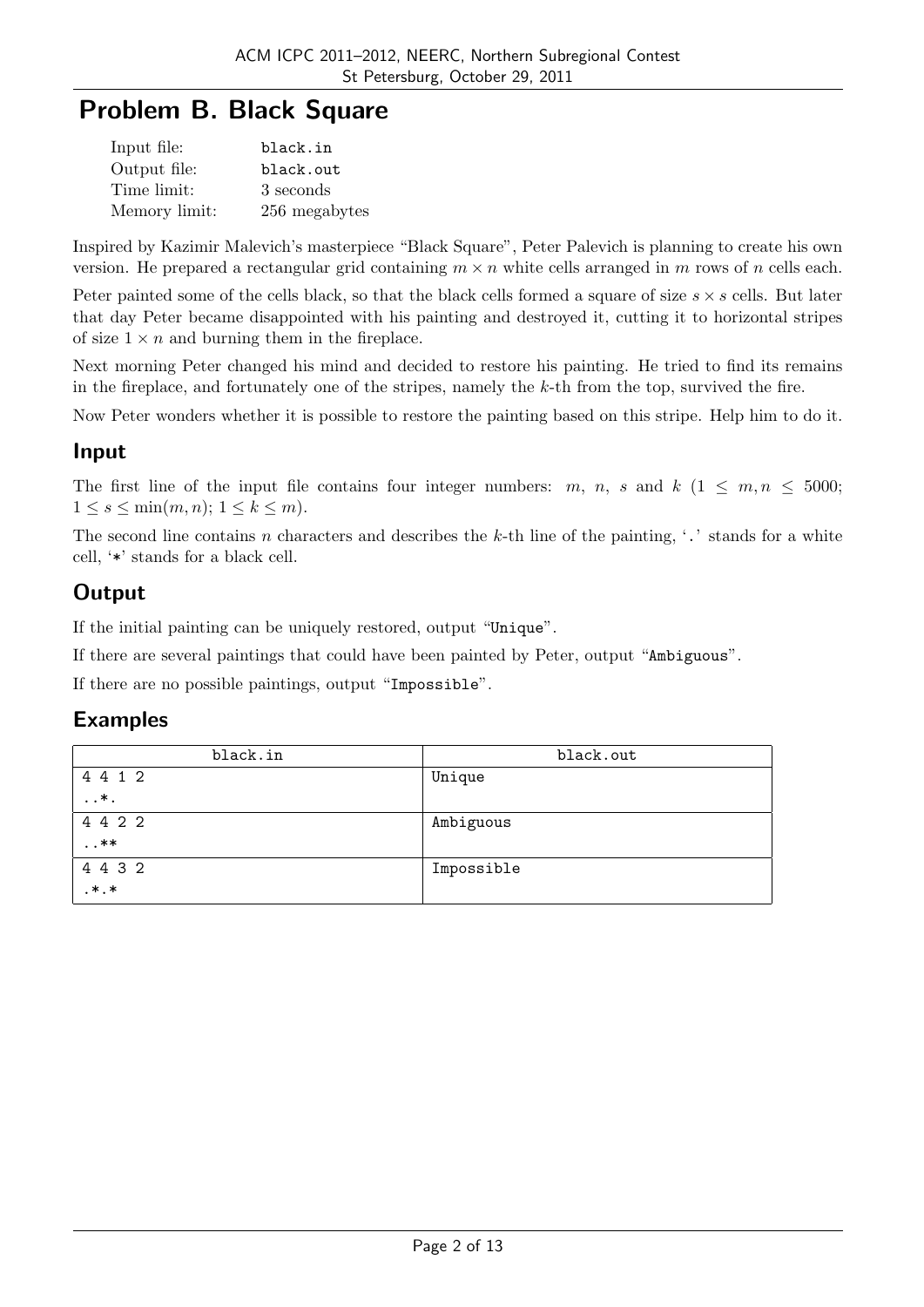# **Problem C. Cube Coloring**

| Input file:   | cube.in       |
|---------------|---------------|
| Output file:  | cube.out      |
| Time limit:   | 3 seconds     |
| Memory limit: | 256 megabytes |

In a distant galaxy called Xös, there lives a robot named A. C. Magnifizer. Mr. Magnifizer — or "A. C. M.," as he prefers to be called — is extremely happy when he is at work coloring beautiful shapes.

Yesterday, an old artist came to Mr. Magnifizer and offered him a job. The artist needs a cube to be colored, which is a significant part of his next installation. But he has only the *vision* of what the cube should look like.

A *face vision* is what the cube should look like when observing a certain face of it. It consists of the color of the face which the observer is looking at (the "main" face), followed by the list of colors of the faces which have common edge with the main face. The order of adjacent faces is not fixed, because the face vision defines the impression, not the particular details.

The vision of the cube consists of the face visions of all the cube's faces, again, in no particular order.

Although Mr. Magnifizer is experienced in coloring cubes, as well as other shapes, this problem seems very difficult to him. Help him! Given the vision of the cube, find a way to color a cube to satisfy it.

#### **Input**

The single line of the input file contains six words. Each word describes the face vision of a certain face of the cube. The description consists of five English uppercase letters — the color of the main face (the first letter) and the colors of its adjacent faces. Equal letters define equal colors and different letters define different colors.

### **Output**

If it is impossible to color the cube because some of the visions contradict each other, output "Impossible".

If there is a single way to color the cube (the ways that can be turned one into another by rotating the cube are considered equal), output the colors of the faces in a single line, from the first face to the sixth one, as shown on the picture below. Any rotation of the cube is acceptable.



If there are multiple ways to color the cube, output any two of them in the format described above, each in its own line.

| cube.in                             | cube.out   |
|-------------------------------------|------------|
| ABCDE FGHIJ KLMNO PQRST UVWXY ZABCD | Impossible |
|                                     | ZOZZZZ     |
| ABCOO BCAOO CABOO OOOAB OOOBC OOOCA | ABCOOO     |
|                                     | ACBOOO     |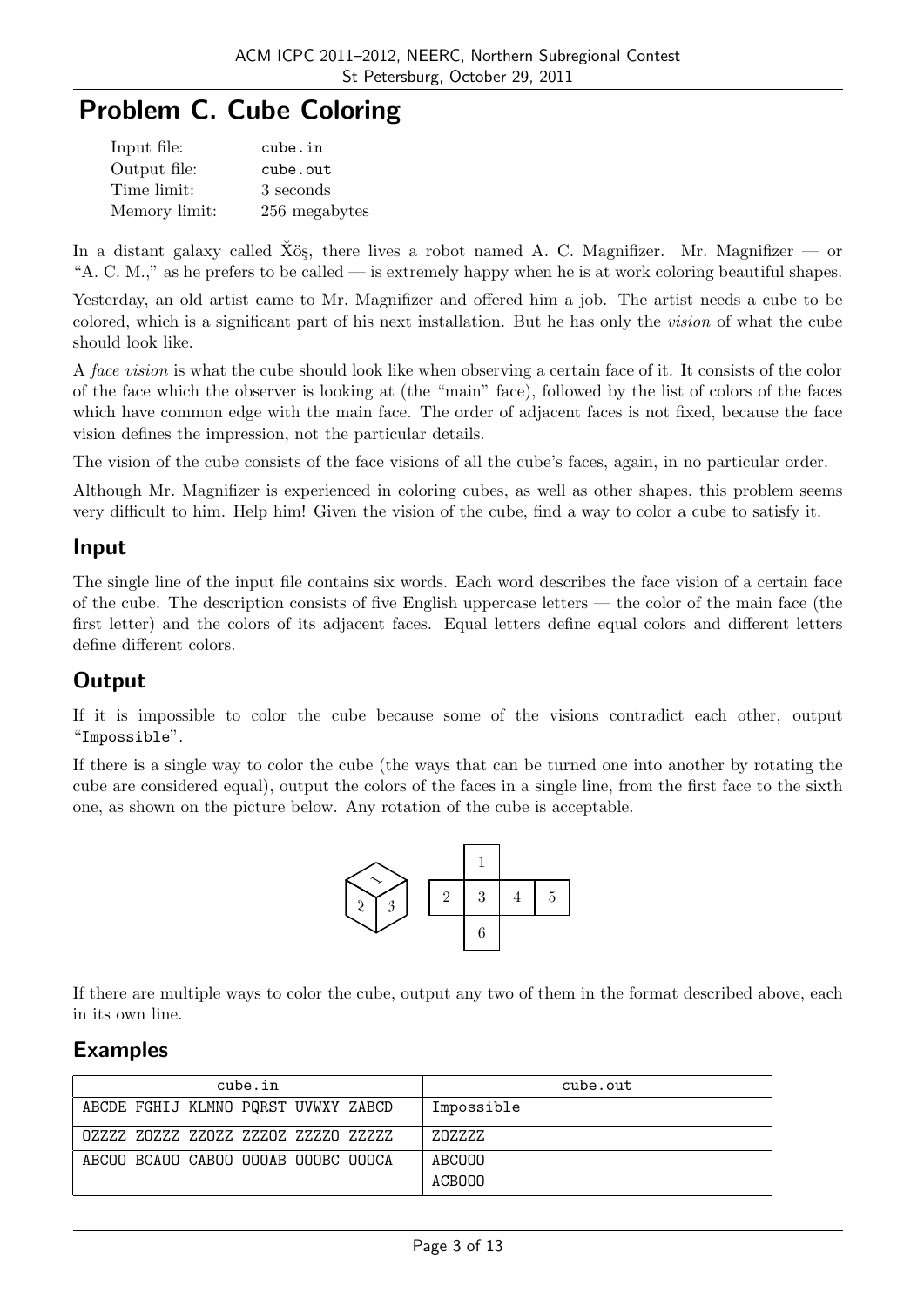# **Problem D. Dice**

| Input file:   | dice.in       |
|---------------|---------------|
| Output file:  | dice.out      |
| Time limit:   | 3 seconds     |
| Memory limit: | 256 megabytes |

Along with other things, Feadagor is fond of playing tabletop role playing games. He has just discovered a new game and he'd like to play it with his friends. Unluckily, he cannot call his friends right now, as the game requires quite an unusual set of dice. The description of the game says that there must be *n* dice, and *i*-th die must have *a<sup>i</sup>* faces. Each die must be shaped so its faces fall equiprobably.

According to the game manual, the numbers from 1 to *m*, where  $m = \sum_{i=1}^{n} a_i$ , must be written on the faces, and each number from the interval must be used exactly once. The numbers arrangement must be chosen so that if you throw all the dice simultaneously, then the mathematical expectation *E* of the total value in such experiment will be maximal.

The manual says that only Maiar have enough wisdom to arrange the numbers properly (and therefore your only choice is to buy the dice just for 133 dollars, telepathy is quite expensive now). But maybe there is a simpler way to make the proper arrangement?

### **Input**

The first line of the input file contains a single integer number  $n (1 \leq n \leq 1000)$ . The following line contains *n* integer numbers  $a_1, a_2, \ldots, a_n$  ( $1 \leq a_i \leq 100$ ).

## **Output**

The first line of the output file must contain maximal possible expectation *E* — a floating-point number precise up to 5 digits after the decimal point.

The following *n* lines must contain the numbers arrangement: *i*-th line must contain  $a_i$  integer numbers the numbers to be written on the faces of *i*-th die.

| dice.in | dice.out |
|---------|----------|
|         | 7.50000  |
|         | b        |
|         | 1 2 3 4  |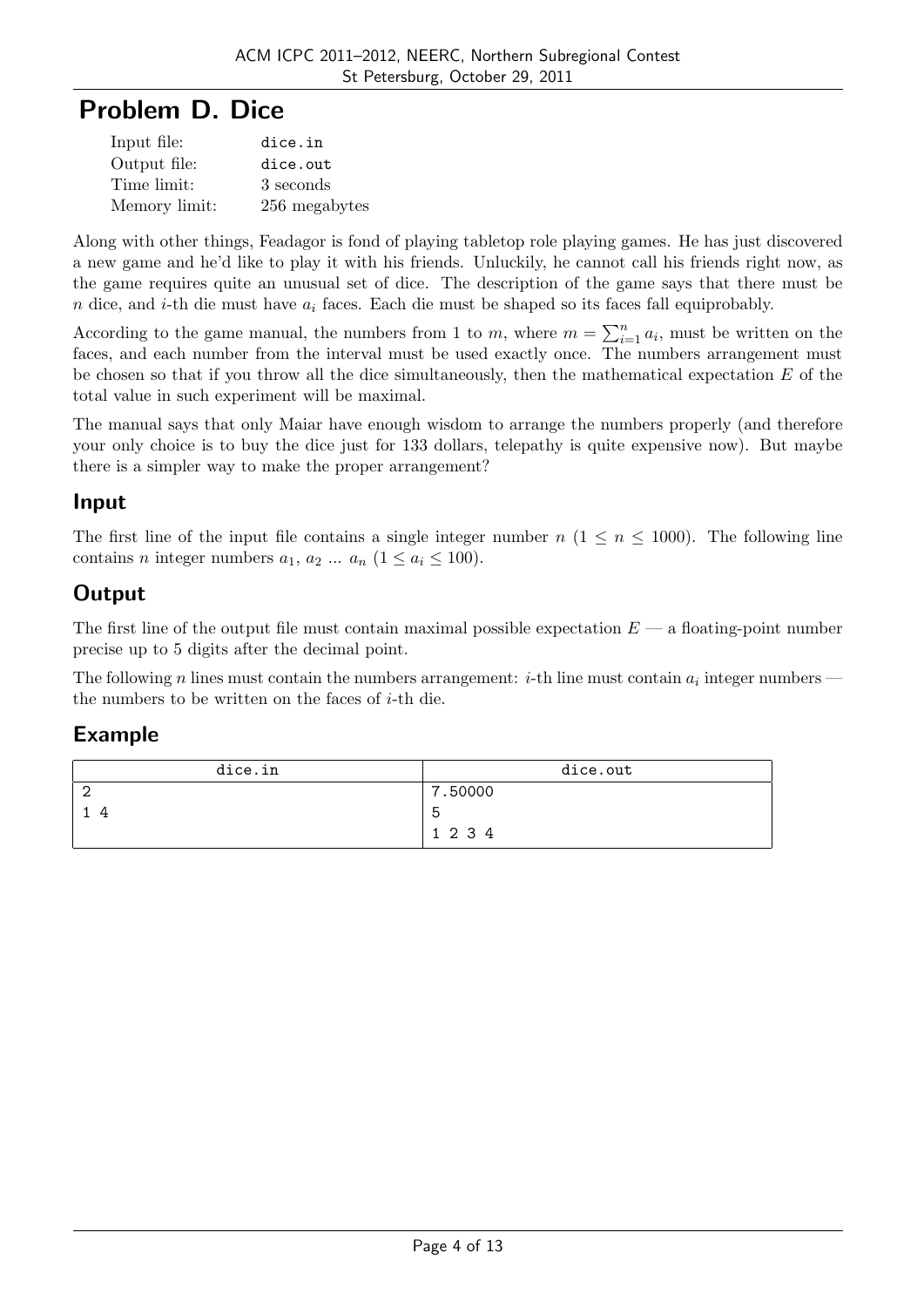# **Problem E. Electrification**

| Input file:   | electro.in    |
|---------------|---------------|
| Output file:  | electro.out   |
| Time limit:   | 3 seconds     |
| Memory limit: | 256 megabytes |

Ellen is a technologist at Advanced Circuit Mastership, and she's currently designing an electrical scheme for a light management system in a luxury hotel room.

A scheme will be embedded in the ceiling of the room. It will be a rectangular grid with each cell containing one element. Below we provide a list of all possible elements with the description of their functions, preceded by their one-character representations.

- $\cdot$ .  $\cdot$  empty cell; doesn't have any input or output signals;
- $'$ /' wire; takes input signal from the lower left corner and transmits it to the upper right one;
- $\forall \forall$  wire; takes input signal from the upper left corner and transmits it to the lower right one;
- 'X' intersection; takes input signals from the upper left and the lower left corners and transmits it to the lower right and the upper right corner, correspondingly;
- $'L'$  wire splitter; takes input signal from the lower left corner and transmits it both to the upper left and to the lower right corners;
- '7' exclusive or; takes input signals from the upper left and the lower left corners and transmits the XOR of these two signals to the upper right corner.

The hotel room has *n* switches and *m* lamps. The switches will be connected to the *n* topmost corners of the left side of the scheme, and the lamps — to the *m* topmost corners of the right side. Ellen's task is to create the scheme connecting the switches and lamps, satisfying the following scheme design guidelines.

The room designers assigned each lamp with a set of switches. A lamp must change its state (turn on if it was off, and turn off if it was on) each time when a switch that is assigned to this lamp is flipped. A lamp mustn't change its state when a switch that isn't assigned to this lamp is flipped.



The following wire connection rules must be satisfied:

- the lower left corner of the 'L' element must have exactly one input wire. Other two corners of this element must have exactly one output wire each;
- the upper right corner of the '7' element must have exactly one output wire. Other two corners of this element must have exactly one input wire each;
- a corner that is connected to a switch must have exactly one output wire;
- a corner that is connected to a lamp must have exactly one input wire;
- a corner that is on the left border and isn't connected to a switch, as well as a corner that is on the right border and isn't connected to a lamp, must have no input and no output wires;
- each other corner must have either no input and no output wires, or exactly one input and exactly one output wire.

Note that the set of possible elements is designed so that cyclic dependencies are impossible.

Ellen is given the switches assignment. Help her design an appropriate scheme.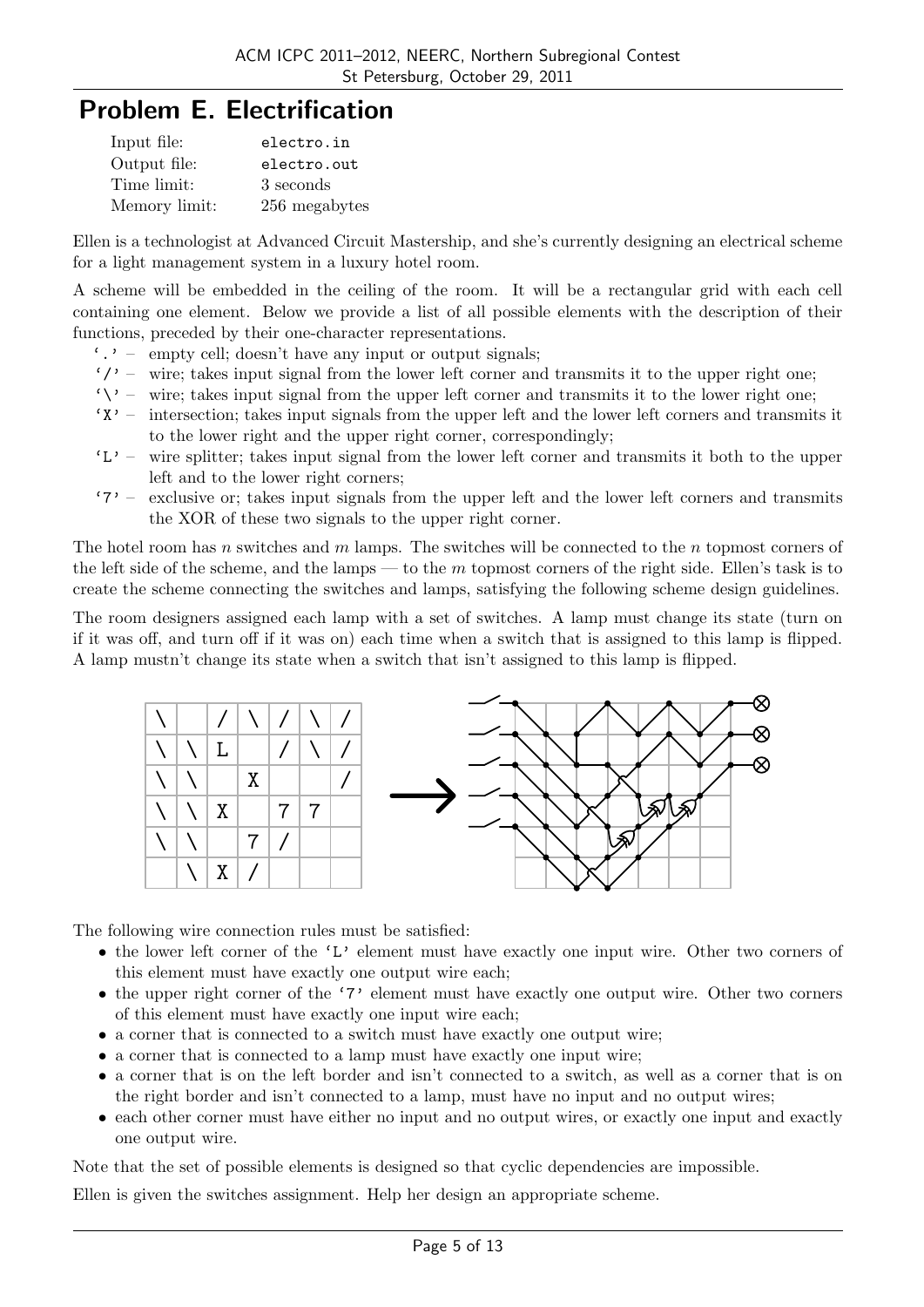### **Input**

The first line of the input file contains two integer numbers *n* and *m* — the number of switches and lamps located in the room being designed  $(1 \leq n, m \leq 10)$ .

The following *n* lines contains *m* characters each. The *j*-th character in the *i*-th line shows whether the *i*-th switch is assigned to the *j*-th lamp. Digit 1 denotes "assigned", digit 0 denotes "not assigned".

Each lamp is assigned with at least one switch, and each switch is assigned to at least one lamp.

## **Output**

The first line of the output file should contain two integer numbers *h* and *w*, the dimensions of the scheme  $(\max(m, n) - 1 \leq h \leq 1000; 1 \leq w \leq 1000).$ 

The following *h* lines should contain *w* characters each. The only allowed characters are '.', '/', '\', 'X', 'L', and '7'.

The scheme must be valid (in terms of wire connection rules), and satisfy the assignments given in the input file.

If there are multiple satisfying schemes, output any one of them.

| electro.in     | electro.out                     |
|----------------|---------------------------------|
| 5 3            | 6 7                             |
| 101            | $\langle ./\rangle / \rangle /$ |
| 001            | $\Upsilon_L/\Upsilon$           |
| 010            | $\setminus \setminus X$ /       |
| 001            | $\X.77$ .                       |
| 001            | $\backslash\backslash.7/$       |
|                | $.\lambda \}/\lambda$           |
| 2 <sub>2</sub> | $1\quad1$                       |
| 01             | Χ                               |
| 10             |                                 |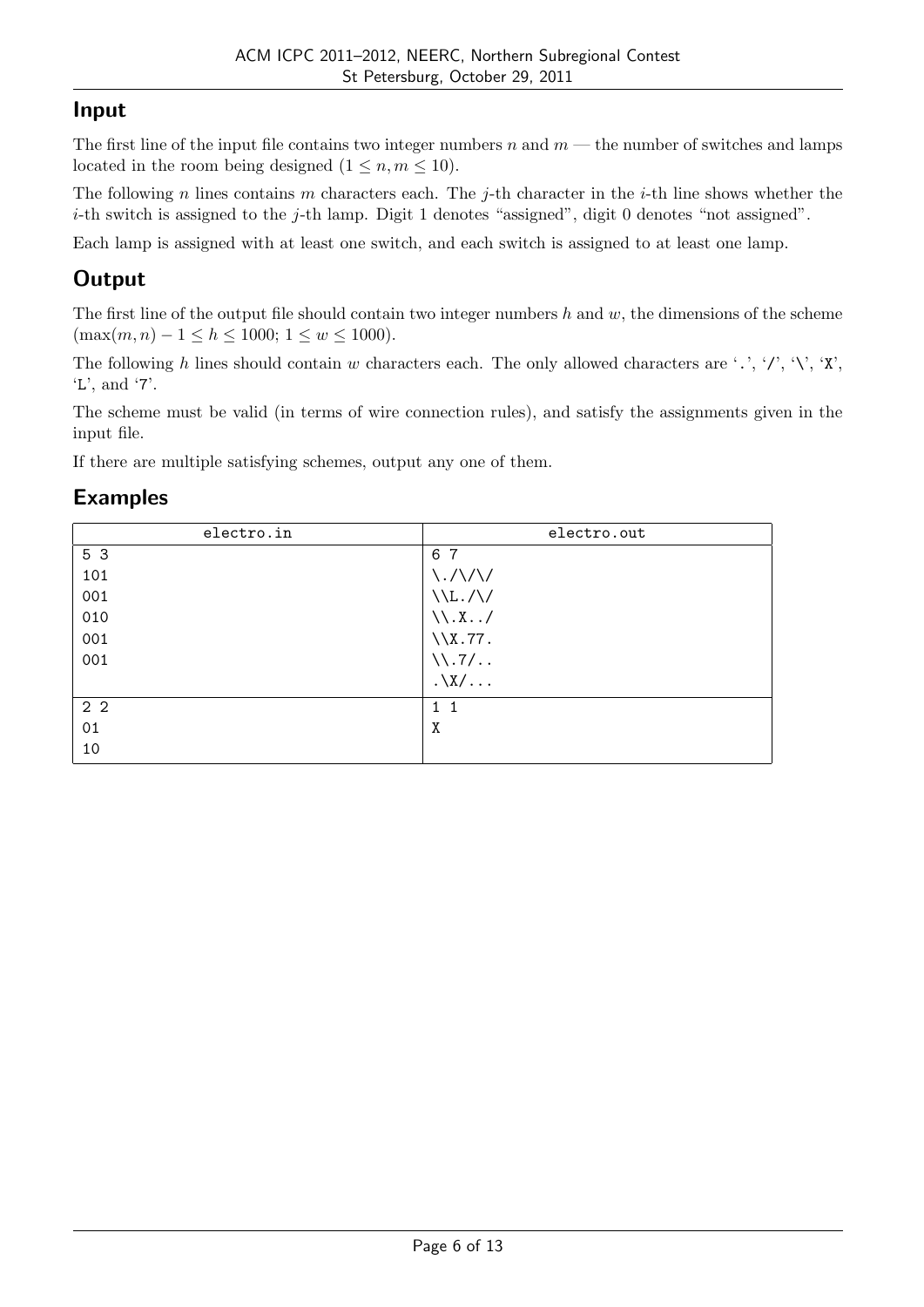# **Problem F. Flat**

| Input file:   | flat.in       |
|---------------|---------------|
| Output file:  | flat.out      |
| Time limit:   | 3 seconds     |
| Memory limit: | 256 megabytes |

You are one of the developers of software for a real estate agency. One of the functions you are to implement is calculating different kinds of statistics for flats the agency is selling. Each flat consists of different types of rooms: bedroom, bathroom, kitchen, balcony and others.

The cost of the flat is equal to the product of reduced total area and the cost of one square metre. Reduced total area is the total area of all rooms except for balconies plus one half of balconies total area.

You will be given some information about the area of each room in the flat and the cost of one square metre. You are to calculate the following values for the flat:

- the total area of all rooms;
- the total area of all bedrooms;
- the cost of the flat.

#### **Input**

The first line of the input file contains two integer numbers  $n(1 \leq n \leq 10)$  and  $c(1 \leq c \leq 100000)$  number of rooms in the flat and the cost of one square metre, respectively.

Each of the following *n* lines contains an integer number  $a_i$  ( $1 \le a_i \le 100$ ) and a word  $t_i$  — the area of  $i$ -th room and its type, respectively. Word  $t_i$  is one of the following: "bedroom", "bathroom", "kitchen", "balcony", "other".

### **Output**

The first line of the output file should contain one integer number — the total area of all rooms of the flat. The second line of the output file should contain one integer number — the total area of bedrooms of the flat. The third line of the output file should contain one real number — the cost of the flat with precision not worse than 10*−*<sup>6</sup> .

#### **Examples**

| flat.in    | flat.out  |
|------------|-----------|
| 6 75000    | 46        |
| 8 other    | 16        |
| 3 bathroom | 3187500   |
| 2 bathroom |           |
| 10 kitchen |           |
| 16 bedroom |           |
| 7 balcony  |           |
| 2 75123    | 25        |
| 10 kitchen | 0         |
| 15 balcony | 1314652.5 |

The figure shows the flat from the first example.

|                   | $2 \text{ m}^2$ | $3 \text{ m}^2$ |                   |            |
|-------------------|-----------------|-----------------|-------------------|------------|
| $10~\mathrm{m}^2$ |                 | $8 \text{ m}^2$ | $16~\mathrm{m}^2$ | ∽<br>$m^2$ |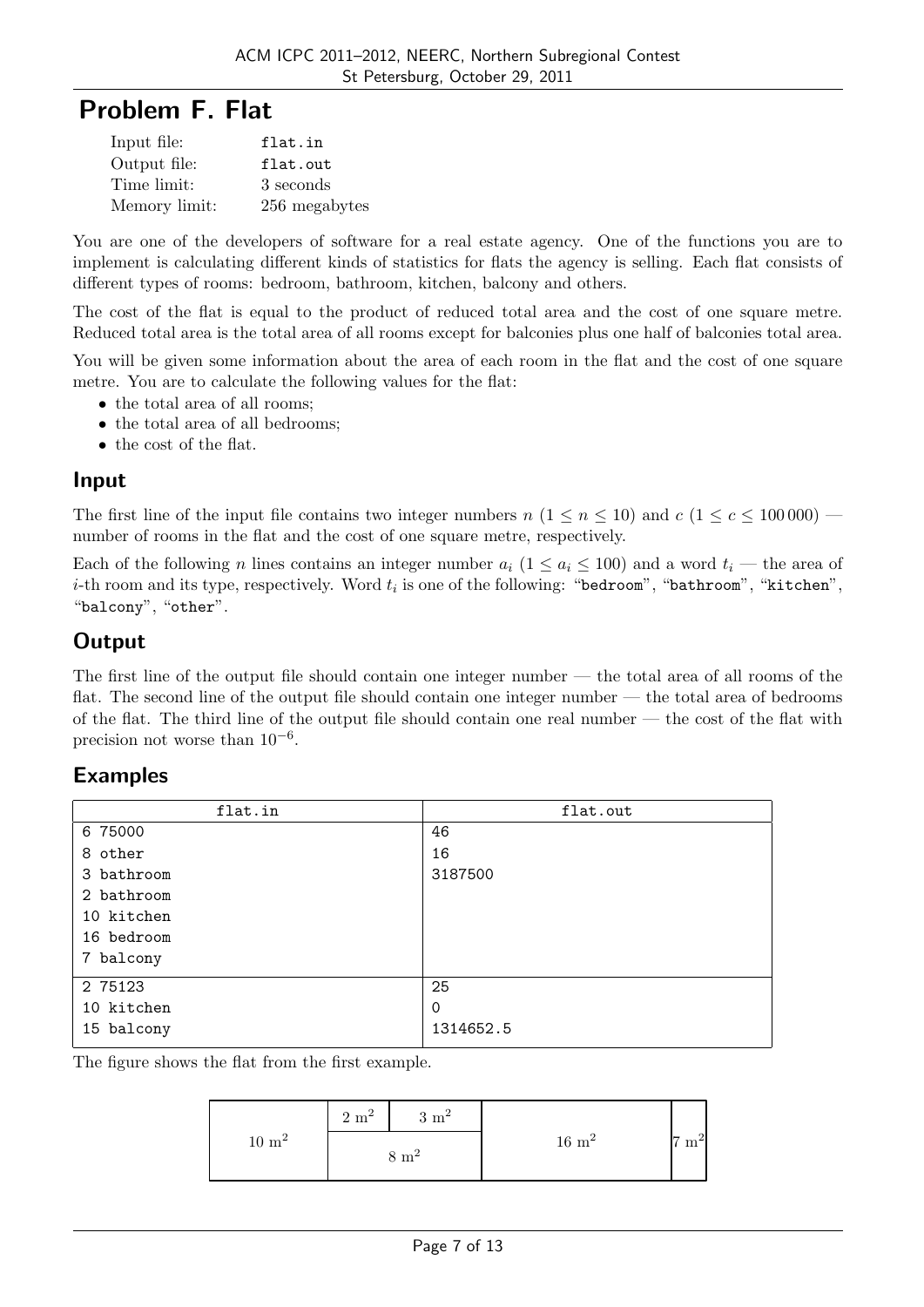# **Problem G. Galaxy Interconnection**

| Input file:   | galaxy.in     |
|---------------|---------------|
| Output file:  | galaxy.out    |
| Time limit:   | 3 seconds     |
| Memory limit: | 256 megabytes |

And then, eight hundred and eight years ago, there occurred an event of such great importance that it marked a new era in the history of mankind — the Era of the Great Circle.

> Andromeda: A Space-Age Tale Ivan Yefremov

More than 1000 years passed from the first ACM ICPC. Several civilizations of our Galaxy, including the Earth, are united in the *Great Circle* whose members exchange and relay scientific and cultural information. Due to the distribution of gravity and dark energy flows in galaxy, there are bidirectional *communication channels* between some planets. Via these channels, civilizations can distribute knowledge across all the Great Circle.

It's now the time to distribute researches between civilizations: each planet has to choose one of *k* main research areas (such as *Repagular Calculus* or *Given String Theory*).

The choice of *k* was not accidental. The Great Circle started from *Initial Circle* — a set of *k* planets that were connected with channels forming a cycle. Later new channels were investigated and built and new planets were connected to the Great Circle. However due to high energy cost of communication channels, each planet of the Great Circle has strictly less than *k* channels.

Two planets connected with direct channel shouldn't choose the same research area: they'd better choose different ones and share research results.

There is one more limitation. Periodically civilizations send space expeditions in order to explore new planets and visit neighbors from the Great Circle. Expeditions are planned in such a way that spaceships can fly from one planet to another if these planets are connected with communication channel. This helps to prepare the expedition: to build refuel stations, optimize ship communication systems, etc.

Some expeditions, so-called *Research Audits*, are planned in such a way that a space ship starts from some planet, then makes *k −* 1 jumps, visiting total of *k* planets (including origin). These *k* planets together should provide all *k* research areas: the expedition will check the progress of researching.

Your task is to choose one research area for each planet in such a way that:

- there are no two planets connected by communication channel with the same research area;
- it is possible to send Research Audit expedition from every planet of the Great Circle.

#### **Input**

First line of the input file contains three integer numbers:  $n, k$  and  $m$  — the number of planets in the Great Circle, the number of research areas and the number of communication channels correspondingly  $(3 \leq n \leq 5000; 3 \leq k \leq \min(n, 10); 1 \leq m \leq 10000).$ 

The following *m* lines describe channels, one per line. Communication channel is described by two integer numbers — identifiers of the planets it connects. Planets are identified by integer numbers from 1 to *n* in such a way that planets from 1 to *k* form the Initial Cycle.

## **Output**

Output exactly *n* integers in one line, *i*-th integer should identify a research area for planet *i* (an integer number from 1 to *k*).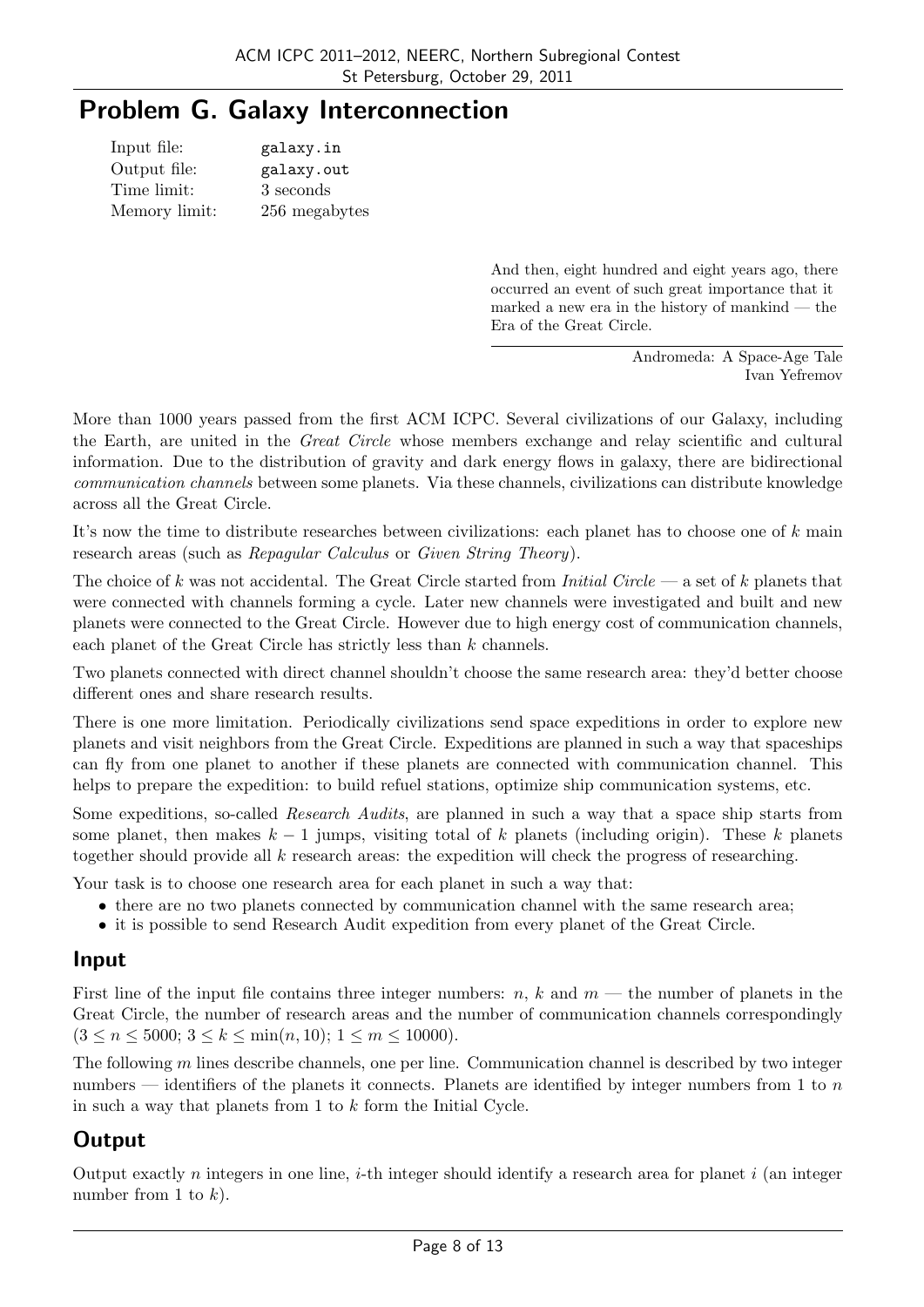| galaxy.in                      | galaxy.out  |
|--------------------------------|-------------|
| 5 4 5                          | 1 2 3 4 2   |
| 1 <sub>2</sub>                 |             |
| 2 3                            |             |
| 3 4                            |             |
| $\overline{4}$<br>$\mathbf{1}$ |             |
| 5 3                            |             |
| 6 4 9                          | 1 2 3 4 4 2 |
| $1\,2$                         |             |
| 2 3                            |             |
| 3 4                            |             |
| $\overline{4}$<br>$\mathbf{1}$ |             |
| 5 2                            |             |
| 5 3                            |             |
| 6 5                            |             |
| 6 4                            |             |
| 6<br>$\mathbf{1}$              |             |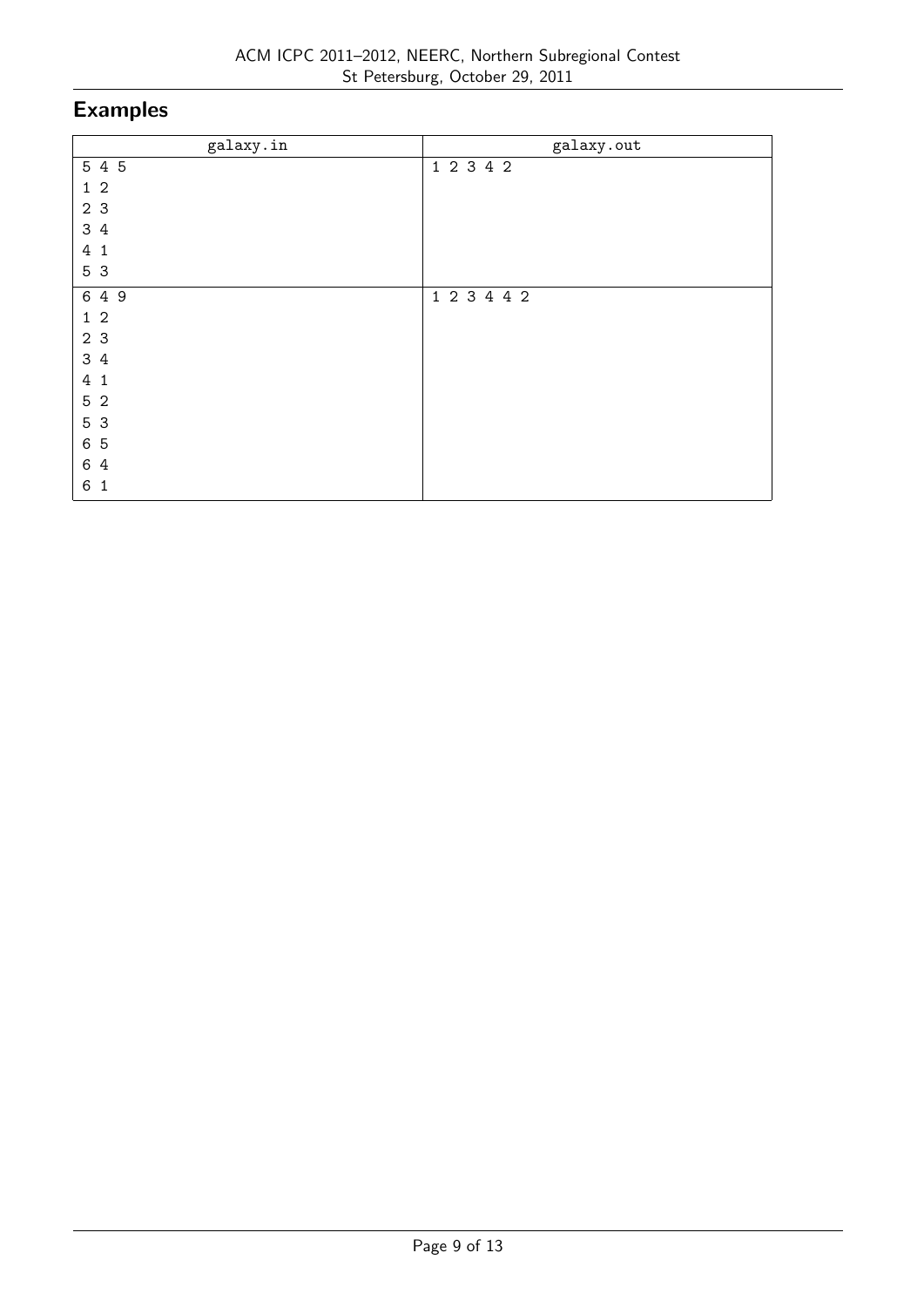# **Problem H. High security**

| Input file:   | high.in       |
|---------------|---------------|
| Output file:  | high.out      |
| Time limit:   | 3 seconds     |
| Memory limit: | 256 megabytes |

Vasya is a system administrator of a new social network, named *Five Contacts* or just *V Contacts*.

High security is very important in social networks. One of the problems is spammers, who can steal users' passwords and send spam messages or do other bad things.

According to security policy of V Contacts each password consists of five lowercase or uppercase English letters or digits. Vasya wants to analyze a database of all users' passwords in order to know its security level. The security level depends on how many pairs of passwords are the same, differ in one position, two positions, etc.

### **Input**

The first line of the input file contains one integer number *n* — the total number of users of V Contacts  $(1 \leq n \leq 50000)$ .

Each of the following *n* lines contains a single user password.

### **Output**

The output file should contain six numbers  $a_i$  ( $0 \le i \le 5$ ) — the number of pairs of passwords which are different in exactly *i* positions.

| high.in        | high.out    |
|----------------|-------------|
| 3              | 000003      |
| abcde          |             |
| ABCDE          |             |
| 12345          |             |
| $\overline{7}$ | 1 2 3 4 5 6 |
| aaaaa          |             |
| aaaaa          |             |
| aaaa1          |             |
| aaaA2          |             |
| aaBCD          |             |
| a6543          |             |
| XxXxX          |             |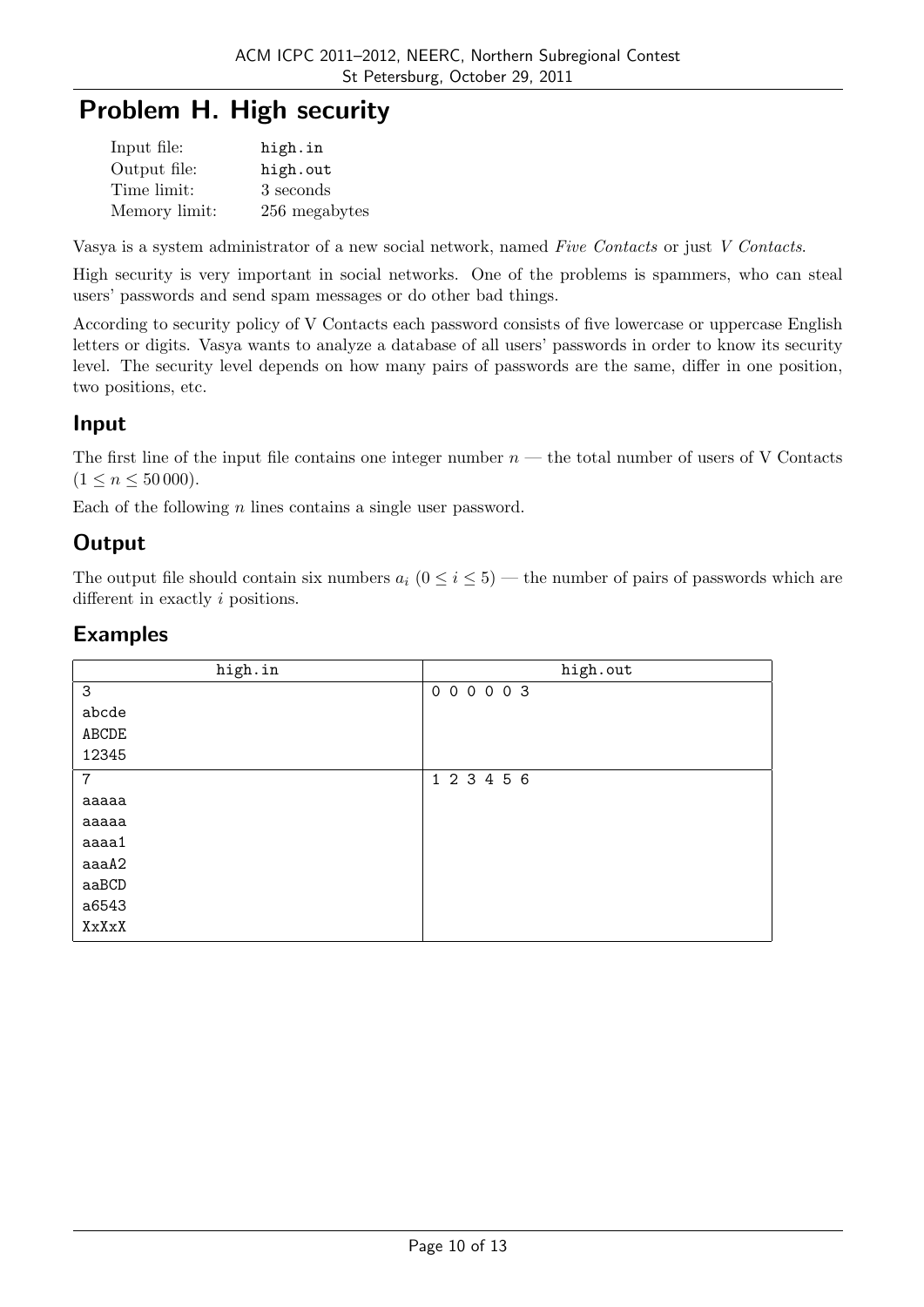## **Problem I. Immediate Delivery**

| Input file:   | immediate.in  |
|---------------|---------------|
| Output file:  | immediate.out |
| Time limit:   | 3 seconds     |
| Memory limit: | 256 megabytes |

Mike and John are delivery boys of *Immediate Delivery*. One day they were asked to deliver a lot of packages all over the city.

The transport system of the city they work in consists of junctions and roads connecting these junctions. All roads are bidirectional and all junctions are accessible from each other (directly or indirectly).

Mike and John should visit all the junctions to deliver all packages. They want to split this task into two parts in a way that minimizes the time of the last delivery.



#### **Input**

The first line contains two integer numbers *n* and *m*, the number of junctions and roads  $(1 \leq n \leq 18)$ .

The following *m* lines describe roads. Each line contains three integer numbers:  $x_i$  and  $y_i$  ( $1 \le x_i, y_i \le n$ ), the numbers of junctions connected with this road and  $t_i$  ( $1 \le t_i \le 1000$ ), the time required to drive it. There is at most one road connecting any two junctions. No road connects a junction to itself.

The office of the Immediate Delivery is placed at the junction number 1.

## **Output**

The first line of the output file must contain the minimal possible time when the last package can be delivered.

The second line must contain the route for Mike: the number of roads p, traveled by Mike and  $p + 1$ numbers of junctions he visited in order they were visited, starting with junction number 1.

The third line must contain the route for John in the same format.

| immediate.in | immediate.out |
|--------------|---------------|
| 66           | 40            |
| 1 2 10       | 3 1 2 5 6     |
| 2 3 10       | 4 1 2 3 4 5   |
| 3 4 5        |               |
| 4 5 10       |               |
| 5 6 20       |               |
| 2 5 10       |               |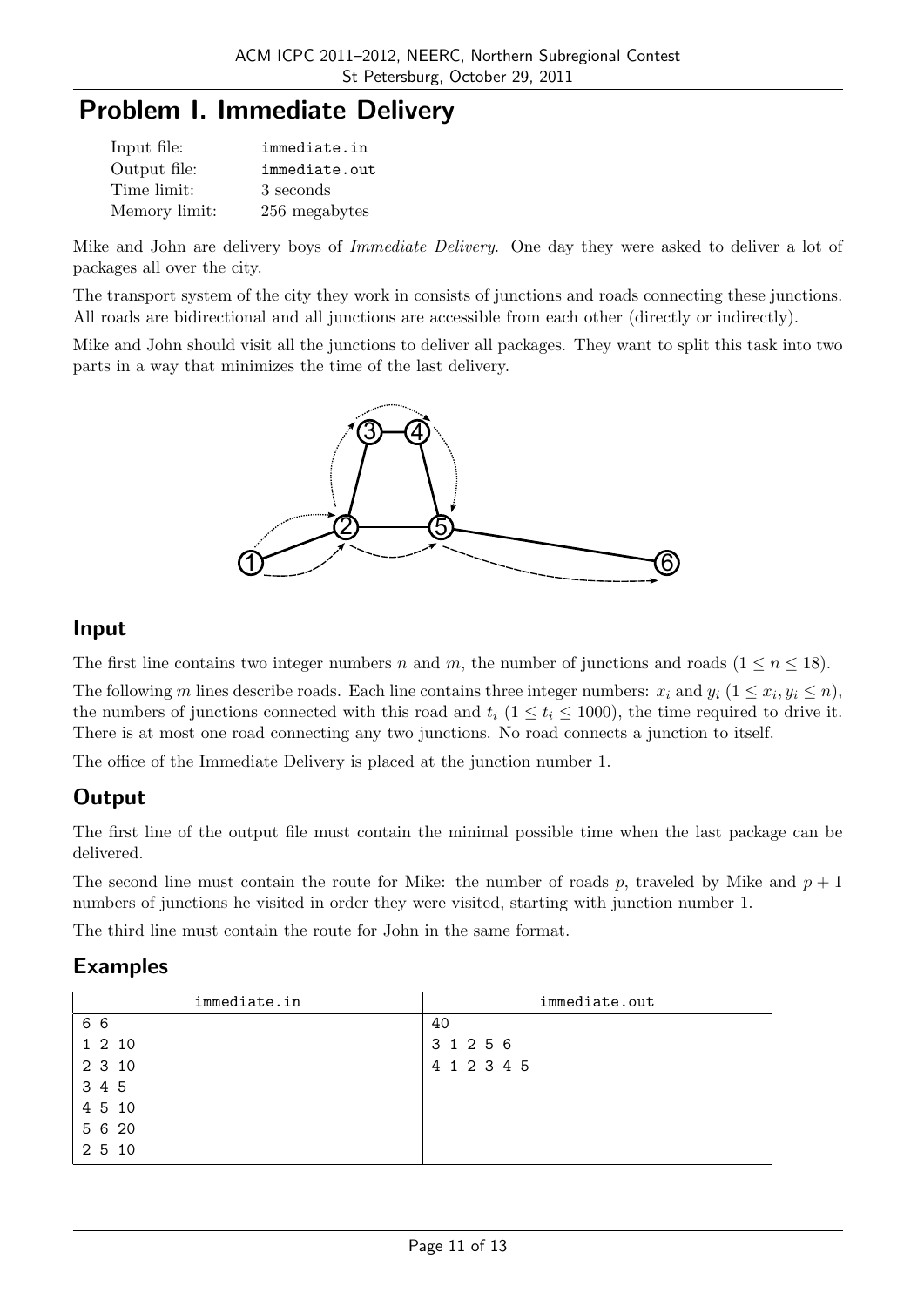# **Problem J. John's Inversions**

| Input file:   | john.in       |
|---------------|---------------|
| Output file:  | john.out      |
| Time limit:   | 3 seconds     |
| Memory limit: | 256 megabytes |

John has recently come across the definition of an inversion.

An *inversion* in a sequence of numbers  $s_k$  is any pair  $s_i$ ,  $s_j$  such that  $i < j$  and  $s_i > s_j$ .

John believes that inversions are a perfect tool for estimation of how well a sequence of numbers is sorted. The smaller the number of inversions in the sequence, the better it is sorted. For example, the sequences sorted in the ascending order have zero inversions in them.

Peter gave John a stack of *n* cards. Each card has two numbers written on it — one in red and one in blue color. John is anxious to apply his knowledge of inversions to that stack.

He places the cards in front of him in arbitrary order and calculates the total number of *nice inversions* in front of him. John considers an inversion to be nice if it consists of the numbers of the same color. In our case nice inversion can be formed by either two blue or two red numbers. If the number of nice inversions is too big by John's standards, he rearranges the cards and repeats the process.

Your task is to help John find out the minimal possible number of nice inversions he can get while following his algorithm.

#### **Input**

The first line of the input file contains one integer number  $n$  — the number of cards in the deck  $(1 \leq n \leq 100000)$ . The following *n* lines describe one card each. The *i*-th line contains two integer numbers  $r_i$  and  $b_i$  ( $1 \leq r_i, b_i \leq 10^9$ ) — the numbers written on *i*-th card in red and blue colors respectively.

## **Output**

Output should contain exactly one integer number — the minimal possible number of nice inversions.

| john.in        | john.out |
|----------------|----------|
| 3              | 3        |
| 10 3           |          |
| 20 2           |          |
| 30 1           |          |
| 4              |          |
| 2 <sub>2</sub> |          |
| 5 25           |          |
| 2 <sub>1</sub> |          |
| 10 9           |          |